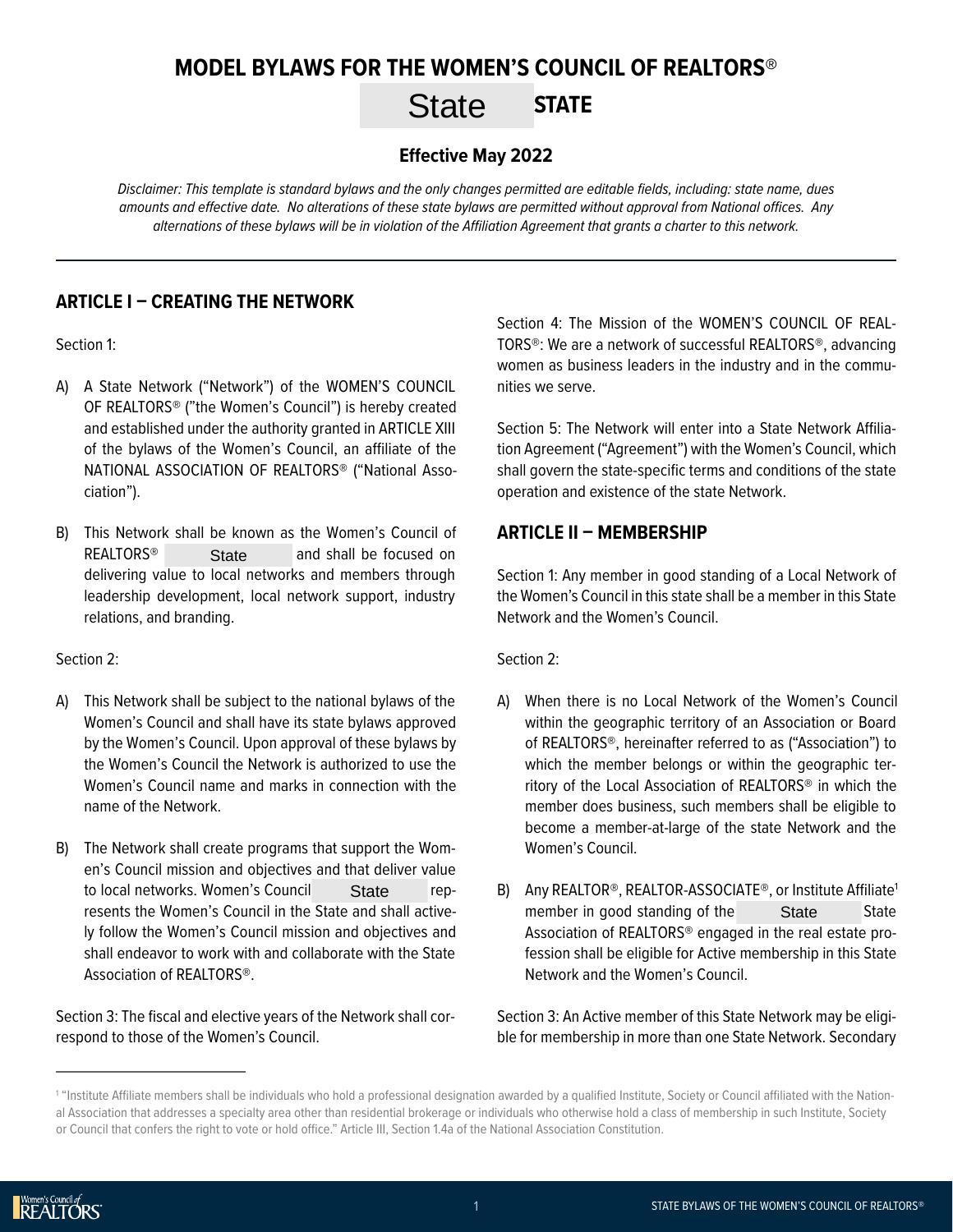members shall be Active members of one State Network who wish to obtain the services afforded by another State Network, but do not have their primary place of business within the territory of this other State Network. The above-defined members may join this second State Network by paying secondary dues only to it. They shall not be eligible to vote or hold elective office in the secondary State Network.

Section 4: National Affiliate members shall hold membership in a Local Association of REALTORS®, but they may not be REALTORS®.

Section 5: National Affiliate members shall pay national, state, and local dues, may use the Women's Council logo and marks and avail themselves of Women's Council services. They may not hold state office.

Section 6: Individuals currently employed in an executive, administrative or management capacity by a Local or State REAL-TOR® Association or a member Board of a foreign affiliate of the National Association shall be eligible for National Affiliate membership after payment of applicable dues.

#### **ARTICLE III – DUES**

Section 1:

- A) Effective 01/01/2000, annual membership dues for Active members shall be \$ State Dues Amount, plus national dues, and Local Network dues, if applicable.
- B) Effective 01/01/2000, annual membership dues for National Affiliate members of State Network shall be  $\frac{1}{3}$  state Dues Amount plus National dues, and Local dues, if appli-cable. shall be \$ State Dues Amount, plus national<br>1 Local Network dues, if applicable.<br>01/01/2000, annual membership dues for Nation-<br>9 members of State Network shall be \$ state Dues Amount<br>01/01/2000, annual membership dues for
- C) Effective 01/01/2000, annual membership dues for secondary members whose principal place of business is in another state shall be \$ State Dues Amount, which are State Network dues only.

#### Section 2:

- A) Annual membership dues shall be payable by December 31<sup>st</sup> each year. Members who have not renewed by the renewal date are not considered active members in good standing and are thereby not eligible to vote or hold office in the network while their membership is in delinquent status.
- B) New members shall pay full year's dues upon making application. By December 31, they shall be billed only for that prorated portion of dues unpaid for the following year.

Section 3:

A) All local, state and national dues of Active and National Affiliate members shall be billed by and paid to the Women's Council.

Local Network and State Network membership dues billed by and paid to the Women's Council shall be refunded to the Local Network and State Network.

B) Dues for secondary members whose Active membership is in a Network located in another state shall be billed by and paid to the State Network and retained by the Network

Section 4: Any member delinquent in payment of membership dues by more than three (3) months shall forfeit membership.

Section 5: Annual Network dues for each member shall be established in time to notify the Women's Council as per current Women's Council policy.

#### **ARTICLE IV – GOVERNING BOARD**

Section 1: The government of the State Network shall be vested in the Governing Board, which shall consist of the Leadership Team (including the State Liaison), all current Local Network Presidents, Leadership Identification and Development Chair, Candidate Review Team Chair, Strategic Planning Committee Chair, past Presidents Advisory Committee Chair, and District Vice Presidents where applicable. Ex officio and non-voting members include any National Liaison or National Executive Committee member residing in the state.

Section 2: The Governing Board shall have full power to conduct the business of the Network, to suspend any officer or member for just cause, and to otherwise govern the affairs of the Network in accordance with the bylaws of the State Network and of the Women's Council.

Section 3: Thirty percent (30%) of the REALTOR® members of the Governing Board shall constitute a quorum.

Section 4:

- A) Regular meetings of the Governing Board shall be held a minimum of two times per year at such times places, and methods designated by the President.
- B) Special meetings of the Governing Board may be called by the President or shall be called at the request of at least three members of the Governing Board. Members of the Governing Board may unite in a petition to call such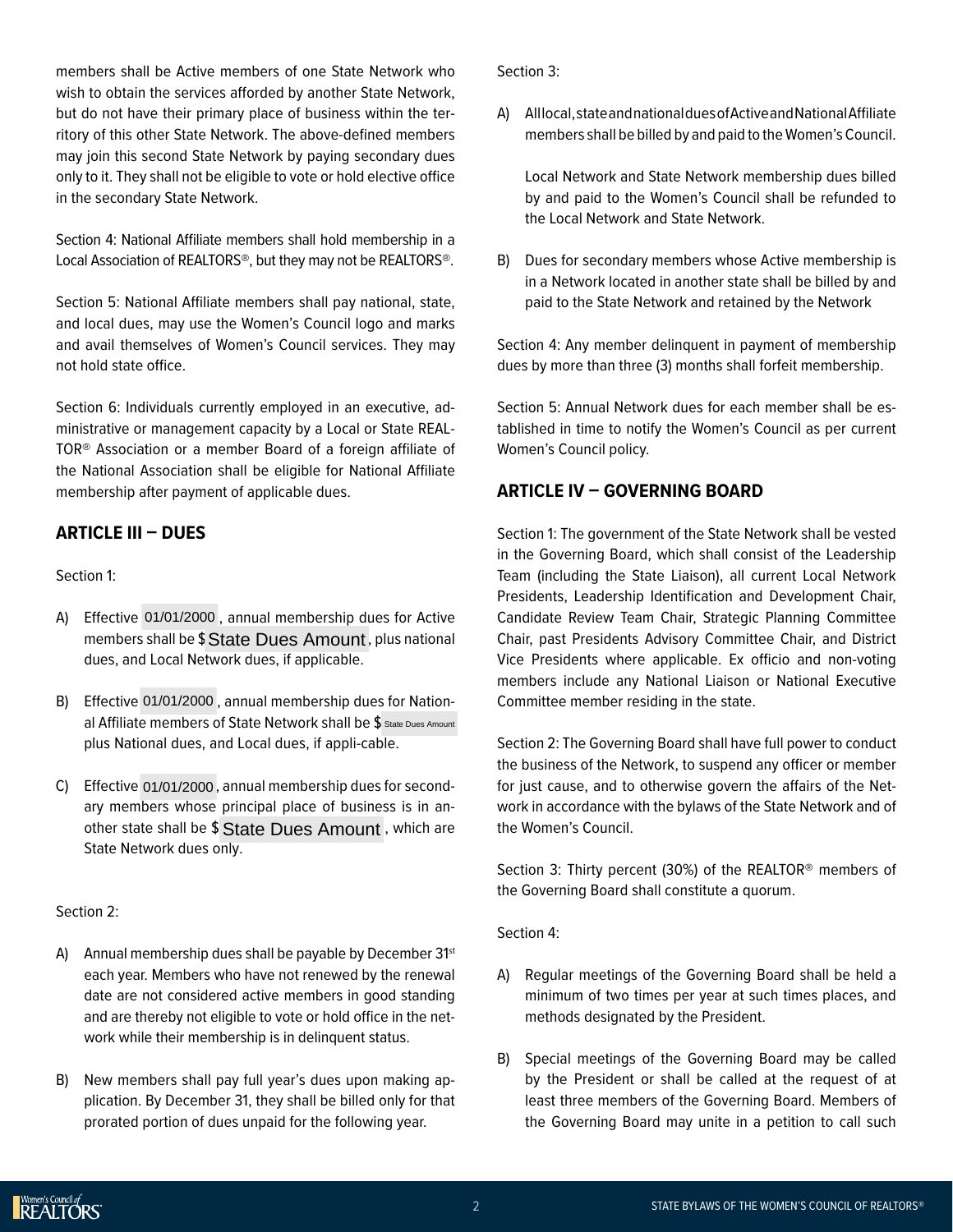a meeting or individually address written requests to the President.

Upon receipt of such a petition or written requests from the required Governing Board members, the President shall notify each member of the Governing Board of such meeting in writing. Not less than fifteen (15) days nor more than thirty (30) days-notice shall be given for a special meeting. Such notice shall state the time and place of the meeting, and the purpose for which it is called. Only the business stated in the call to the meeting shall be transacted at such meeting.

#### **ARTICLE V NETWORK MEMBERSHIP MEETINGS**

Section 1:

- A) Regular meetings of the State Network membership shall be held a minimum of one time per year.
- B) Special meetings of the State Network membership may be called at such times and places as the Governing Board shall, by resolution, require. No less than fifteen (15) days written notice shall be given for a special meeting. Such notice shall state the time and place of the meeting, and the purpose for which it is called. Only the business stated in the call to the meeting shall be transacted at such meeting.

Section 2: A minimum of five percent (5%) of the REALTOR®/ REALTOR- ASSOCIATE®/Institute Affiliate (see definition Article II) members of the State Network, representing not fewer than fifty percent (50%) of the total number of Local Networks in the state, shall constitute a quorum at all State Network meetings.

## **ARTICLE VI – ELECTIVE & APPOINTED OFFICERS**

Section 1:

- A) The elective officers of the Network shall be a President, President-elect, First Vice President, Treasurer and District Vice Presidents (where applicable) and shall be elected by the Governing Board members in good standing.
- B) The State Liaison will be a REALTOR® member appointed by the incoming President for a one-year term (up to two consecutive terms). The appointment must be made by June 1 or before the state network elections (whichever comes first), and the appointment will be ratified by the Governing Board before the elections. These officers shall perform the duties prescribed by these bylaws such as may be assigned to them by the Governing Board and by the parliamentary authority adopted in these bylaws.

C) The officers shall serve for one (1) year. Officers may serve in such offices for more than one term but may not serve more than two consecutive terms. The President-elect shall automatically succeed to the office of President the following year.

Section 2: Officer Duties

- A) The President shall be the chief officer of the Network and shall preside at the meetings of the Governing Board and Network. At all other times during the term of office, the President shall represent the Women's Council and act in its name, subject to its policies.
- B) The President-elect shall perform the duties of the President in the event of the President's disability or absence and perform such other duties as requested by the Governing Board.
- C) The First Vice President shall verify reports from the Women's Council of the names of all members of this Network and their status.

Immediately following the annual election meeting, the outgoing First Vice President shall report to the Women's Council, the names and addresses of all officers elected. A copy of this report shall be sent also to the State Liaison and the National Liaison.

- D) The Treasurer shall maintain financial records of the network and report on the finances of the network to the Governing Board.
- E) State Liaison shall monitor and support Local Network compliance to align with operating standards.

Section 3: In the event that an Officer is deemed to be incapable of fulfilling the duties for which elected or appointed and declines to resign from office voluntarily, the Officer may be removed from office under the following procedure:

- A) To remove an elected officer, a special meeting of the Governing Board may be convened as per the rules outlined herein. Provided a quorum is present at the meeting, a 3/4 vote of the Governing Board in attendance shall be required to remove an elected officer from office.
- B) To remove an appointed officer, a special meeting of the Governing Board may be convened as per the rules outlined herein. Provided a quorum is present at the meeting, a majority vote shall be required to remove an appointed officer from office.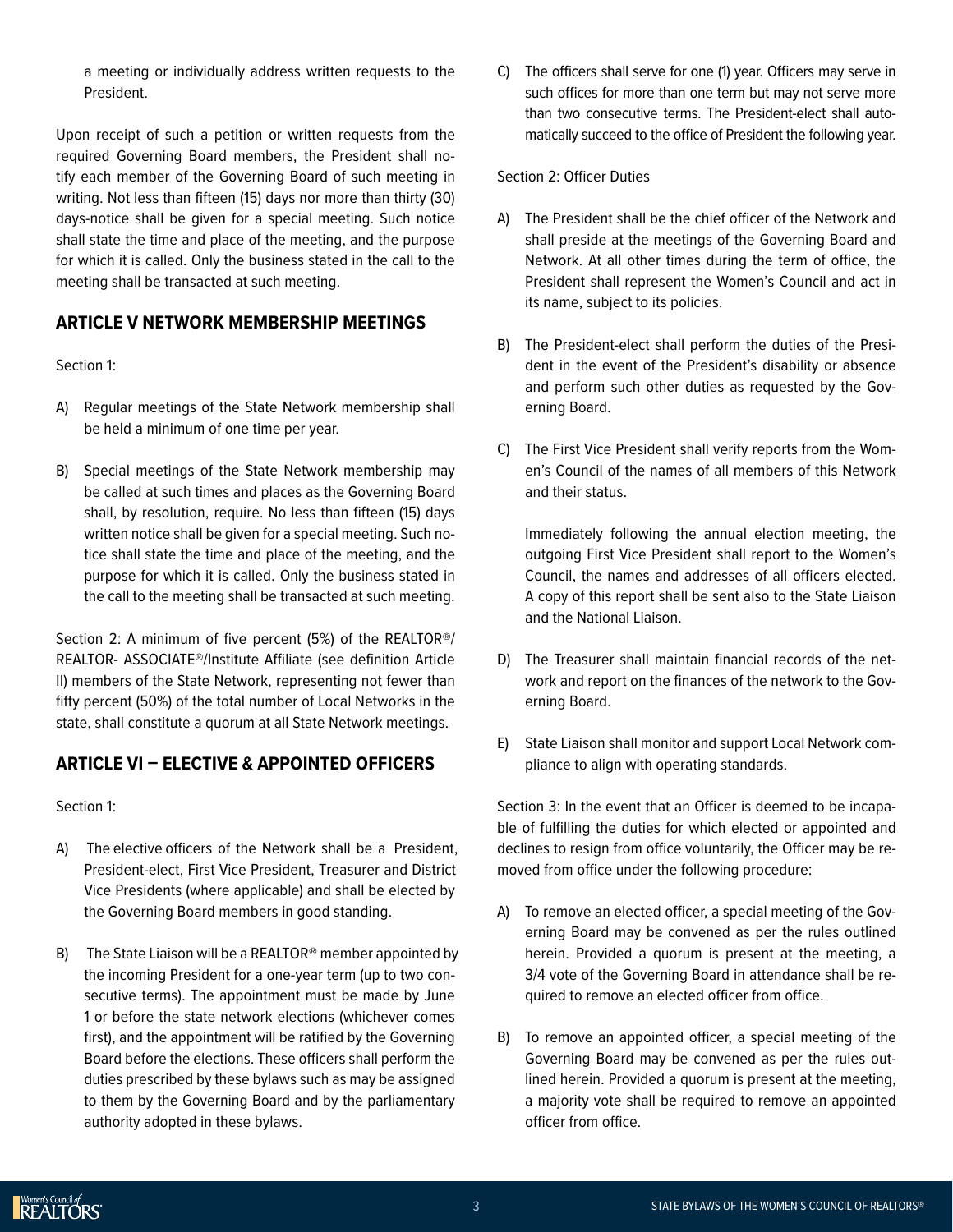#### **ARTICLE VII – VACANCIES**

Section 1:

- A) In the case of a vacancy in any elective or appointed office except the President, President-elect or State Liaison, the President shall appoint a qualified member to fill the unexpired term.
- B) In case of vacancy in the office of President, the President-elect shall complete the unexpired term thus creating a vacancy in the office of President-elect. The President-elect who fills a vacancy in the office of President shall automatically become President for a full term after completion of the unexpired term as President.
- C) In the event of a vacancy in the office of President-elect caused by a vacancy in the office of President, the members of the Candidate Review Team shall submit the name of at least one eligible candidate to the President who shall present it to the Governing Board for approval. A special meeting of the Governing Board will be called for an election. An affirmative vote of a majority of the Governing Board shall be necessary to elect. The President-elect who fills a vacancy in the office shall automatically become President- elect for a full term after completion of the unexpired term as President-elect.

In the event a vacancy in the office of President-elect is not caused by a vacancy in the office of President, the members of the Candidate Review Team shall submit the name of at least one nominee Eligible Candidate to the President who shall present it to the Governing Board for approval. An affirmative vote of a majority of the Governing Board shall be necessary to elect. This President-elect who fills this type of vacancy shall automatically become President after completion of the unexpired term of President-elect.

- D) In the event of a vacancy in the office of State Liaison, the President shall appoint a qualified member to fill the unexpired term.
- E) In the event of a vacancy in any of the committee chairpersons, except the Candidate Review Team chairperson, the President shall appoint a qualified Active member to fill the unexpired term.
- F) All appointments to fill vacancies shall have the approval of the Governing Board.

# **ARTICLE VIII – CANDIDATE REVIEW TEAM**

- A) There shall be a Candidate Review Team of six (6) members elected and appointed as follows:
	- › Chair: Most Immediate Past President able and willing to serve
	- › State Liaison
	- › Leadership Identification and Development Chair
	- › One member elected from and by the Governing Board
	- › Two (2) members elected by the general membership

A pool of three (3) Alternates is also to be established, elected as follows:

- › one alternate elected from and by the Governing Board
- › two (2) alternates elected by the general membership

Elected members and alternates shall be from at least two different networks.

- B) The members of the Candidate Review Team shall serve the same elective year as the Governing Board.
- C) The most immediate past President willing and able to serve shall serve as chairperson of the Candidate Review Team. If the Chair is unable to serve, the President shall appoint an active Past President to serve as an alternate chairperson of the committee. In no case shall the same person serve as chairperson for two successive years. In the event the most immediate past president is the State Liaison, the President shall appoint an alternate past president to serve as chairperson as members may only fill one role on the committee.
- D) Candidate Review Team members shall not be eligible to serve successive terms, except those designated alternates who were not required to serve as committee members.
- E) Upon vacancy of any other member of the Committee, the President shall appoint a replacement from the pool of Alternates.

Section 2: It shall be the duty of the Candidate Review Team to determine candidate eligibility for all Elected Offices and provide a list of Eligible Candidates to the Women's Council members and voting delegates by the Notification Date.

Nomen's Council of<br>REALTORS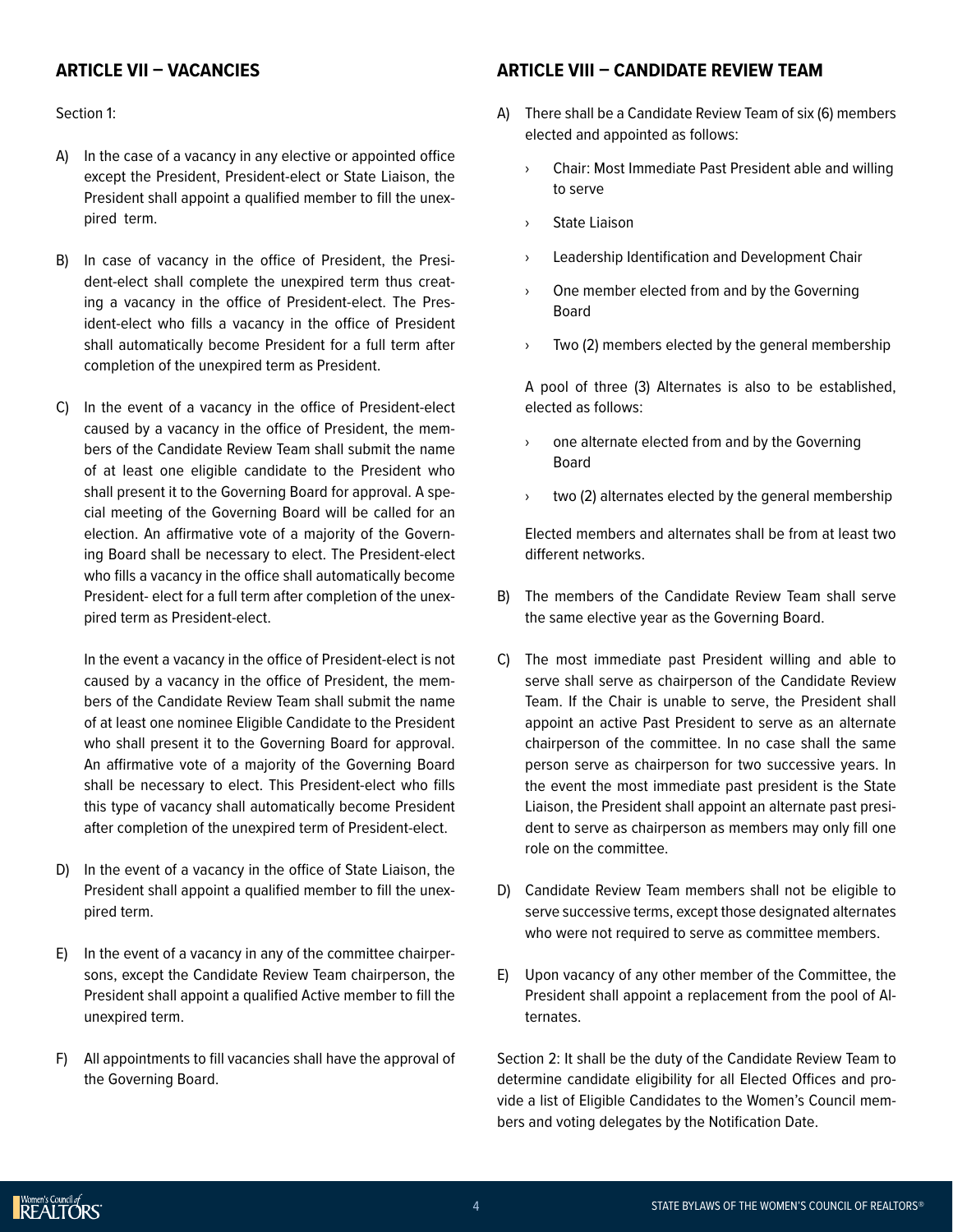All Potential Candidates must file an application declaring the office to which they seek to be elected and submit to the credentialing process as per the Credentialing and Election Policy. Applications must be submitted withing the published time period and no members shall be permitted to run from the floor and bypassing the credentialling process.

## **ARTICLE IX – ELECTION OF OFFICERS**

Section 1: The election of officers shall be held at the Annual Election Meeting of the State Network which shall be held prior to or in conjunction with the Fall Meeting of the

State Association of REALTORS<sup>®</sup>. All elections must be held by September 30 and reported to National. **State** 

#### Section 2:

- A) Election of officers shall be conducted by via voice or roll call vote or written or electronic ballot if there are two or more candidates for an office. A majority vote shall elect an officer. In the event that no candidate on the ballot for a particular office receives a majority, the two candidates receiving the greatest number of votes cast shall remain on the ballot and a run-off election shall be held between those two candidates. The candidate receiving the majority of votes cast in the run-off election shall be declared the winner.
- B) The voting delegates shall be all members of the current Governing Board, which includes a delegate from each Local Network, and certified members-at-large.
	- › The Local Network Delegate shall be the President in good standing of the Local Network or another member, who shall be an Active member in good standing of the same Local Network designated in writing by the Local Network President.
- C) Each Local delegate shall be entitled to cast one vote for the Network's first 30 Active members, two votes for 31- 60 Active members, three votes for 61-90 Active members and so forth, adding one vote for each 30 Active member increment. The number of Active members in a Local Network shall be determined by the number of Active members in good standing on December 31 of the previous year according to the records of the National Women's Council.
- D) Voting by proxy or any method other than in person methods above shall not be permitted.

# **ARTICLE X – COMMITTEES & PROJECT TEAMS**

Section 1:

- A) The President shall appoint all committee chairpersons and committee members except the Candidate Review Team. All appointments of committee chairpersons shall be subject to approval of the Governing Board. The President shall be an-ex officio member of all committees, except for the Candidate Review Team.
- B) Project teams shall be appointed by the President as needed.

Section 2:

- A) Standing Committees shall be: Finance and Budget, Leadership Identification and Development, Past Presidents Advisory, Strategic Planning and Candidate Review Team.
- B) Each of the Standing Committees shall consist of not fewer than three (3) members of the Network.
- C) Appointments shall be made for the remainder of the elective year or until their assigned task has been completed, whichever occurs first. All members are eligible for reappointment.

Section 3:

- A) Special project teams to perform such services as may be assigned to them, may be appointed by the President
- B) Each of the Special project teams shall consist of not fewer than three (3) members of the Network.
- C) Appointments to Special project teams shall be for a period of one year. All Special project team members are eligible for reappointment.
- D) The audit project team, which can be part of the standing Finance & Budget Committee, shall be appointed at the next to the last meeting of the elective year and shall present its report at the first meeting of the next year.

#### **ARTICLE XI – PARLIAMENTARY AUTHORITY**

The rules contained in the current edition of *Robert's Rules of Order* Newly Revised shall be recognized as the authority gov-erning the proceedings of the Network in all cases not provided for in these bylaws or in the Standing Rules.